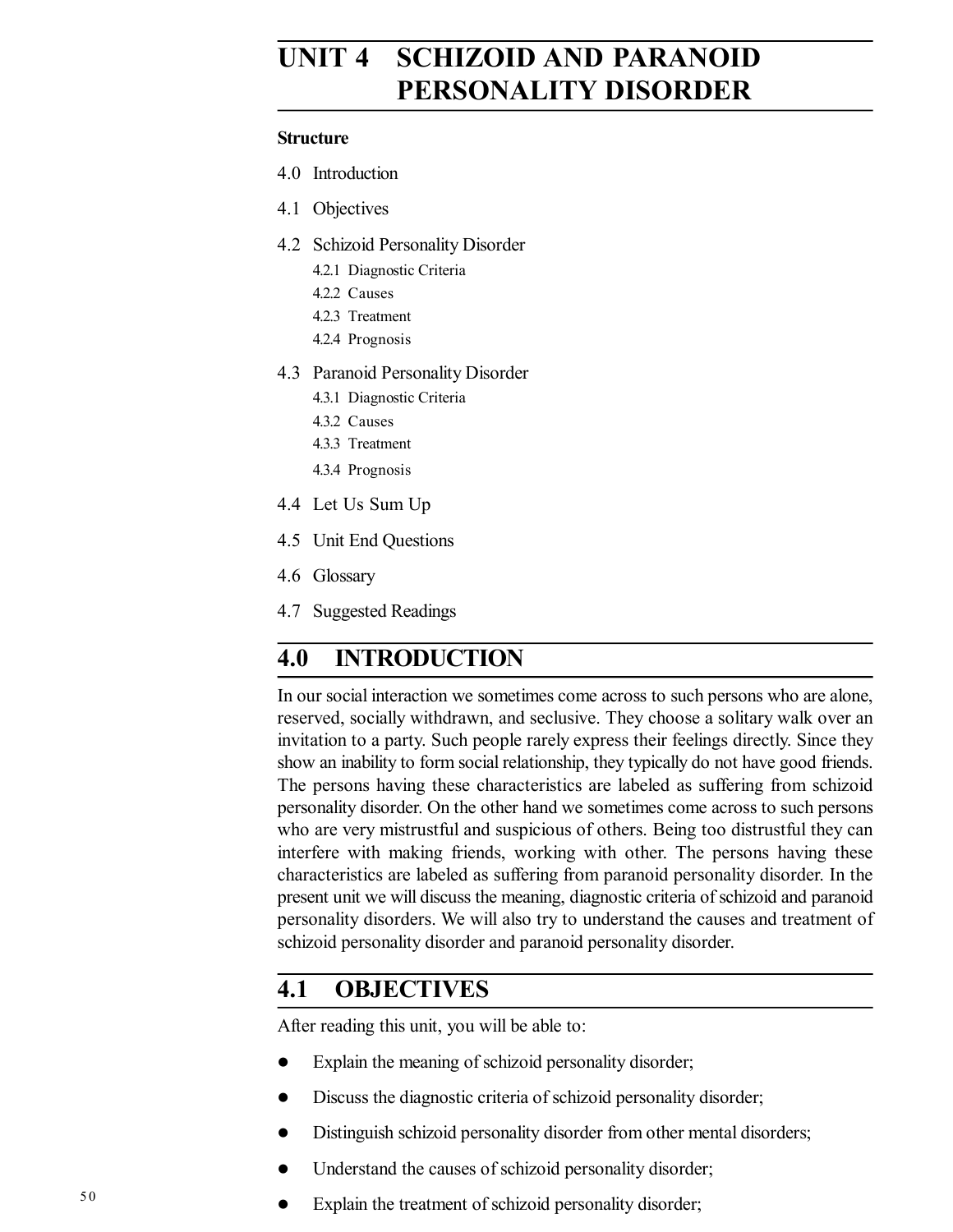- Define paranoid personality disorder and explain its symptoms;
- Understand the diagnostic criteria of paranoid personality disorder;
- Explain the differential diagnosis of paranoid personality disorder;
- Explain the causes of paranoid personality disorder; and
- Understand the treatment of paranoid personality disorder.

# **4.2 SCHIZOID PERSONALITY DISORDER**

The term schizoid is relatively old, having been used by Bleular (1924) to designate a natural human tendency to direct attention toward one's inner life and away from the external world, a concept akin to introversion in that it was not viewed in terms of psychopathology. Bleuler also labeled the exaggeration of this tendency the "schizoid personality". Schizoid Personality Disorder is characterised by a long-standing pattern of detachment from social relationships. A person with schizoid personality disorder often has difficulty in expressing emotions and does so typically in very restricted range, especially when communicating with others. A person with this disorder may appear to lack a desire for intimacy, and will avoid close relationships with others. They may often prefer to spend time with themselves rather than socialise or be in a group of people. In lay people terms, a person with schizoid personality disorder might be thought of as the typical "loner." Individuals with Schizoid Personality Disorder may have particular difficulty expressing anger, even in response to direct provocation, which contributes to the impression that they lack emotion. Their lives sometimes seem directionless, and they may appear to "drift" in their goals. Such individuals often react passively to adverse circumstances and have difficulty responding appropriately to important life events. Employment or work functioning may be impaired, particularly if interpersonal involvement is required, but individuals with this disorder may do well when they work under conditions of social isolation.

# **4.2.1 Diagnostic Criteria**

The *DSM- IV-TR* defines schizoid personality disorder (in Axis II, Cluster A) as:

A pervasive pattern of detachment from social relationships and a restricted range of expression of emotions in interpersonal settings, beginning by early adulthood (age eighteen or older) and present in a variety of contexts, as indicated by four (or more) of the following:

- neither desires nor enjoys close relationships, including being part of a family;
- almost always chooses solitary activities;
- has little, if any, interest in having sexual experiences with another person;
- takes pleasure in few, if any, activities;
- lacks close friends or confidants other than first-degree relatives;
- appears indifferent to the praise or criticism of others;
- shows emotional coldness, detachment, or flattened affectivity.
- it is a requirement of DSM-IV that a diagnosis of any specific personality disorder also satisfies a set of general personality disorder criteria.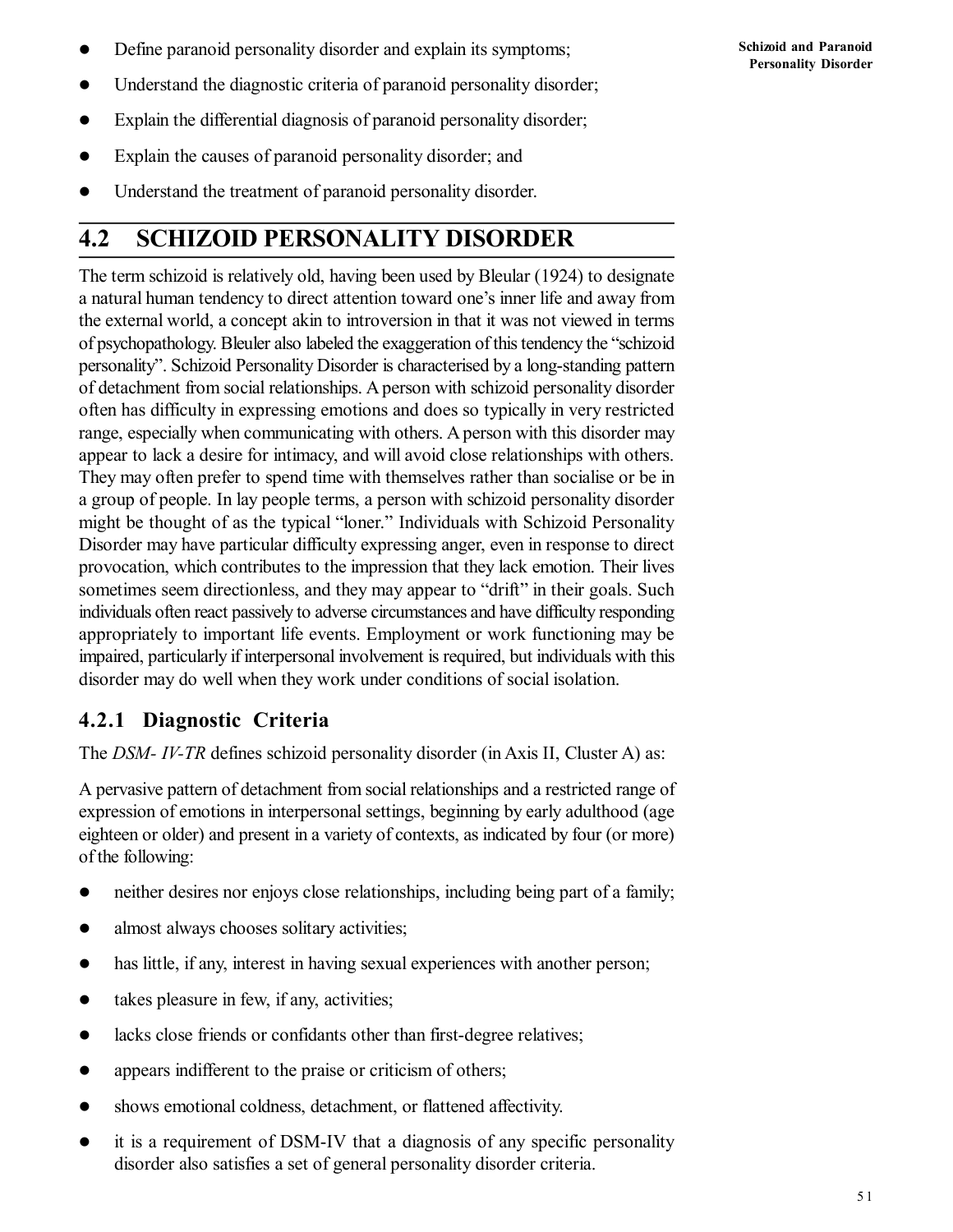#### **Personality Disorders**

The ICD-10 of World Health Organisation lists schizoid personality disorder as *(F 60.1)*. It is characterised by at least four of the following criteria:

- Emotional coldness, detachment or reduced affection.
- Limited capacity to express either positive or negative emotions towards others.
- Consistent preference for solitary activities.
- Very few, if any, close friends or relationships and a lack of desire for such.
- Indifference to either praise or criticism.
- Taking pleasure in few, if any, activities.
- Indifference to social norms and conventions.
- Preoccupation with fantasy and introspection.
- Lack of desire for sexual experiences with another person.

People with schizoid personality disorder show no interest or enjoyment in developing interpersonal relationships; this may also include family members. They perceive themselves as social misfits and believe they can function best when not dependent on anyone except themselves. They rarely date, often do not marry, and have few, if any, friends (criterion-1). They prefer and choose activities that they can do by themselves without dependence upon or involvement by others. Examples of activities they might choose include mechanical or abstract tasks such as computer or mathematical games (criterion-2). There is typically little or no interest in having a sexual experience with another person. This would include a spouse if the affected person is married (criterion-3). Lacks pleasure: There is an absence of pleasure in most activities. A person with schizoid personality disorder seems unable to experience the full range of emotion accessible to most people (criterion-4). People affected with this disorder typically do not have the social skills necessary to develop meaningful interpersonal relationships. This results in few ongoing social relationships outside of immediate family members (criterion-5). Indifferent to praise or criticism: Neither positive nor negative comments made by others elicit an emotionally expressive reaction. They don't appear concerned about what others might think of them (criterion-6). Their emotional style is aloof and perceived by others as distant or "cold." They seem unable or uninterested in expressing empathy and concern for others. Emotions are significantly restricted and most social contacts would describe their personality as very bland, dull or humorless. The person with schizoid personality disorder rarely picks up on or reciprocates normal communicational cues such as facial expressions, head nods, or smiles (criterion-7).

It is difficult to accurately assess the prevalence of this disorder because people with schizoid personality disorder rarely seek treatment. Schizoid personality disorder affects men more often than women and is more common in people who have close relatives with schizophrenia. Schizoid personality disorder usually beings in early adulthood. Schizoid personality disorder is uncommon in clinical settings. Schizoid personality disorder is rare compared with other personality disorders. Its prevalence is estimated at less than 1% of the general population (Weismann, 1993).

Although schizoid personality disorder shares several aspects with other psychological disorders, there are some important differentiating features. While people who have schizoid personality disorder can also suffer from clinical depression, this is certainly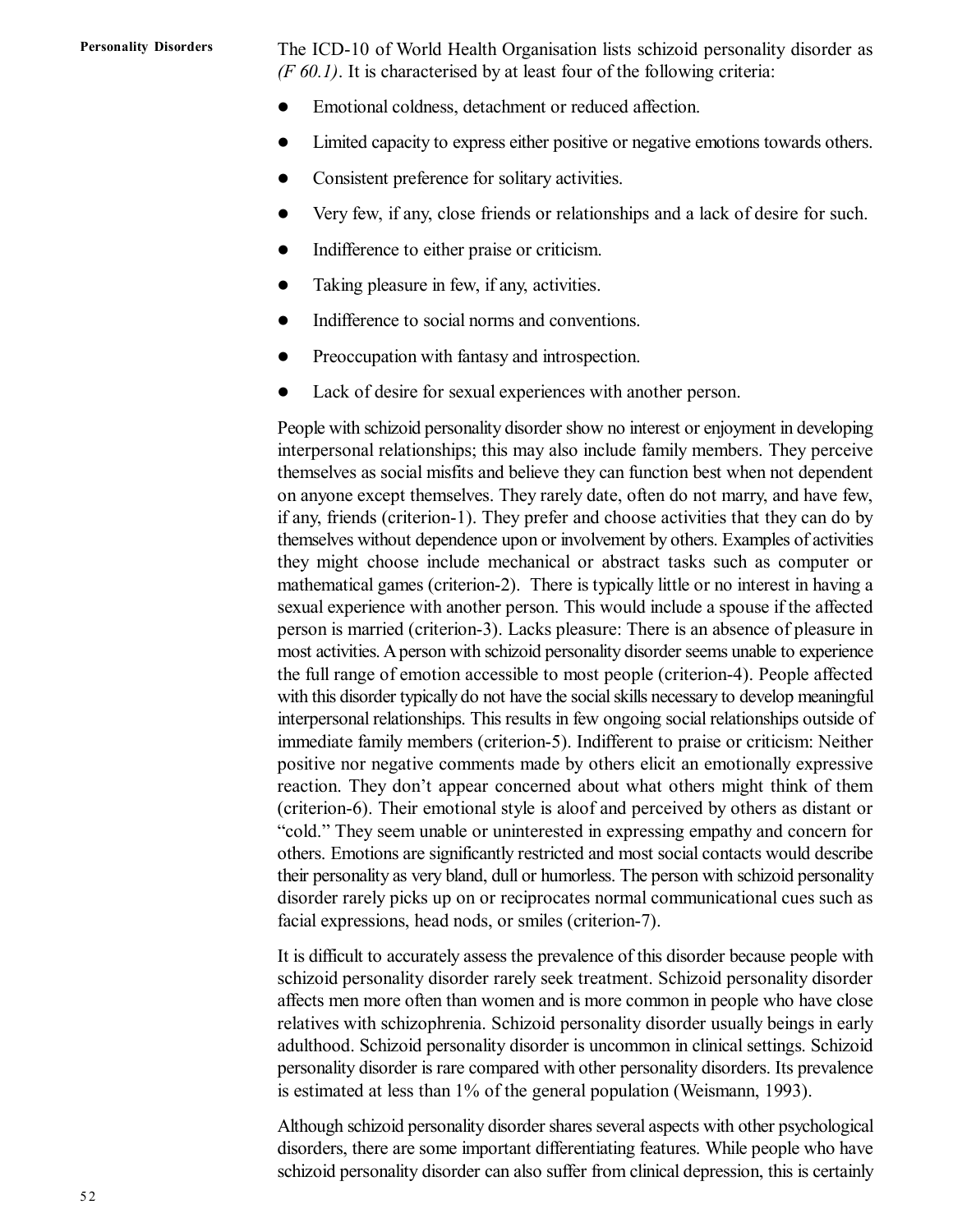not always the case. Unlike depressed people, persons with schizoid personality disorder generally do not consider themselves inferior to others, although they will probably recognise that they are different. The social deficiencies of people with schizoid personality disorder are also similar to those of people with paranoid personality disorder, although they are more extreme. As Beck and Freeman (1990) put it, they "consider themselves to be observers rather than participants in the world around them". They do not seem to have the very unusual thought processes that characterise the other disorders in Cluster A (Kalus et.al., 1993). Unlike avoidant personality disorder, those affected with schizoid personality disorder do not avoid social interactions due to anxiety or feelings of incompetence, but because they are genuinely indifferent to social relationships.

#### **4.2.2 Cause**

The exact causes of schizoid personality disorder are unknown, although a combination of genetic and environmental factors, particularly in early childhood, are thought to contribute to development of all personality disorders. The schizoid personality disorder has its roots in the family of the affected person. These families are typically emotionally reserved, have a high degree of formality, and have a communication style that is aloof and impersonal. Parents usually express inadequate amounts of affection to the child and provide insufficient amounts of emotional stimulus. This lack of stimulus during the first year of life is thought to be largely responsible for the person's disinterest in forming close, meaningful relationships later in life. People with schizoid personality disorder have learned to imitate the style of interpersonal relationships modeled in their families. In this environment, affected people fail to learn basic communication skills that would enable them to develop relationships and interact effectively with others. Their communication is often vague and fragmented, which others find confusing. Many individuals with schizoid personality disorder feel misunderstood by others.

A person with schizoid personality disorder may have had a parent who was cold or unresponsive to emotional needs, or might have grown up in a foster home where there was no love. Or, because people with schizoid personality disorder are often described as being hypersensitive or thin-skinned in early adolescence, a person with schizoid personality disorder may have had needs that others treated with exasperation or scorn. A family history such as having a parent who has any of the disorders on the schizophrenic spectrum also increases the chances of developing the disorder.

 Some other theorists subscribe to a bio-psychosocial model of causation- that is, the causes of are likely due to biological and genetic factors, social factors (such as how a person interacts in their early development with their family and friends and other children), and psychological factors (the individual's personality and temperament, shaped by their environment and learned coping skills to deal with stress). This suggests that no single factor is responsible — rather, it is the complex and likely intertwined nature of all three factors that are important. If a person has this personality disorder, research suggests that there is a slightly increased risk for this disorder to be "passed down" to their children

#### **4.2.3 Treatment**

As with all personality disorders, the treatment of choice for schizoid personality disorder is psychotherapy. However, people with this disorder are unlikely to seek treatment unless they are under increased stress or pressure in their life. Treatment will usually be short-term in nature to help the individual solve the immediate crisis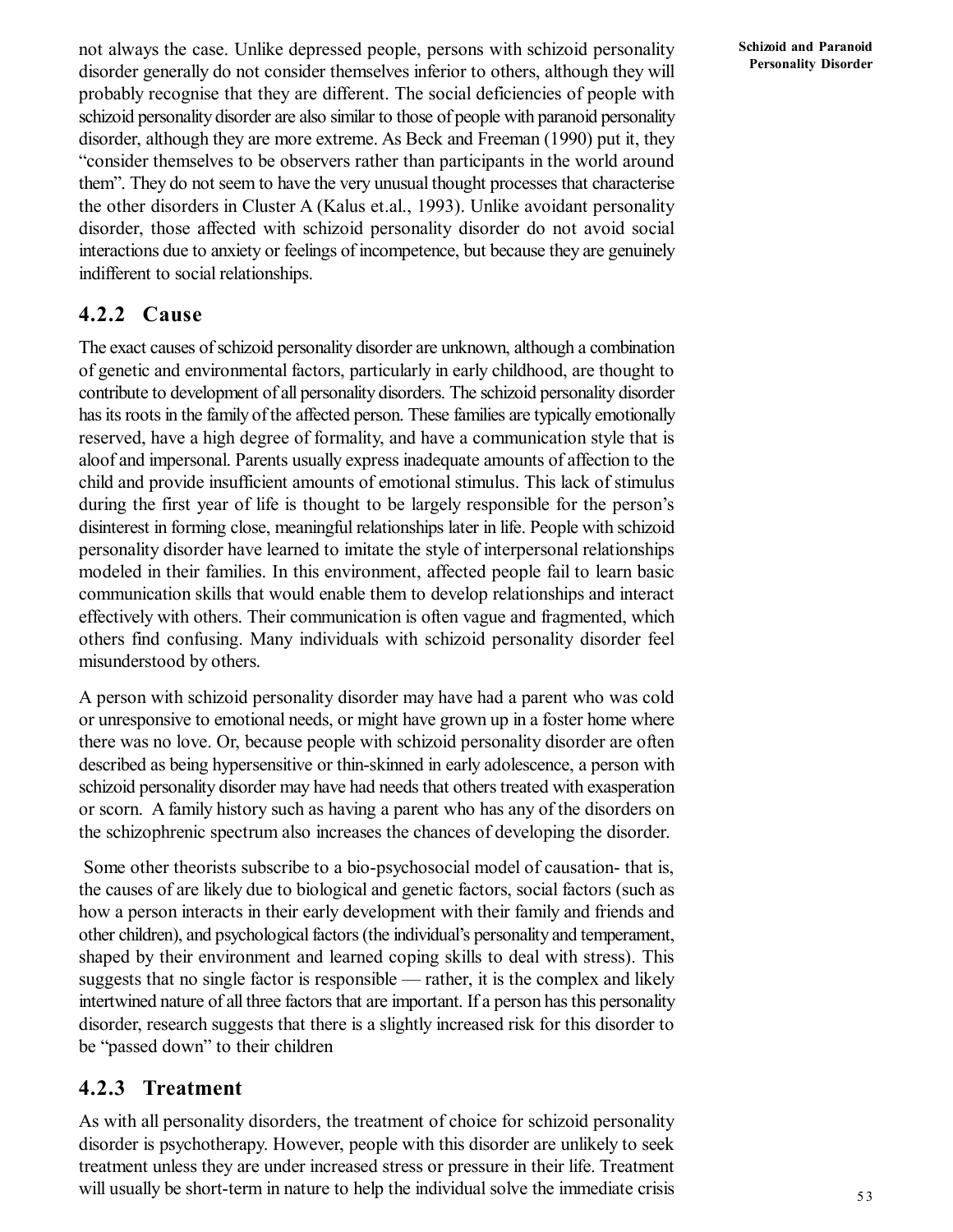or problem. The patient will then likely terminate therapy. Goals of treatment most often are solution-focused using brief therapy approaches. Long-term psychotherapy should be avoided because of its poor treatment outcomes and the financial hardships inherent in length therapy. Instead, psychotherapy should focus on simple treatment goals to alleviate current pressing concerns or stressors within the individual's life. Cognitive behavioural therapy, group therapy, family therapy and marital therapy have been widely used for treating people with schizoid personality disorder.

Attempting to cognitively restructure the patient's thoughts can enhance self-insight. Constructive ways of accomplishing this would include concrete assignments such as keeping daily records of problematic behaviours or thoughts. Another helpful method can be teaching social skills through role-playing. This might enable individuals to become more conscious of communication cues given by others and sensitise them to others' needs. Group therapy may provide the patient with a socialising experience that exposes them to feedback from others in a safe, controlled environment. It can also provide a means of learning and practicing social skills in which they are deficient. Since the patient usually avoids social contact, timing of group therapy is of particular importance. It is best to develop first a therapeutic relationship between therapist and patient before starting a group therapy treatment. It is unlikely that a person with schizoid personality disorder will seek family therapy or marital therapy. If pursued, it is usually on the initiative of the spouse or other family member. Many people with this disorder do not marry and end up living with and are dependent upon firstdegree family members. In this case, therapy may be recommended for family members to educate them on aspects of change or ways to facilitate communication. Marital therapy may focus on helping the couple to become more involved in each other's lives or improve communication patterns.

### **4.2.4 Prognosis**

Since a person with schizoid personality disorder seeks to be isolated from others, which includes those who might provide treatment, there is only a slight chance that most patients will seek help on their own initiative. Those who do may stop treatment prematurely because of their difficulty maintaining a relationship with the professional or their lack of motivation for change. If the degree of social impairment is mild, treatment might succeed if its focus is on maintenance of relationships related to the patient's employment. The patient's need to support him- or herself financially can act as a higher incentive for pursuit of treatment outcomes.

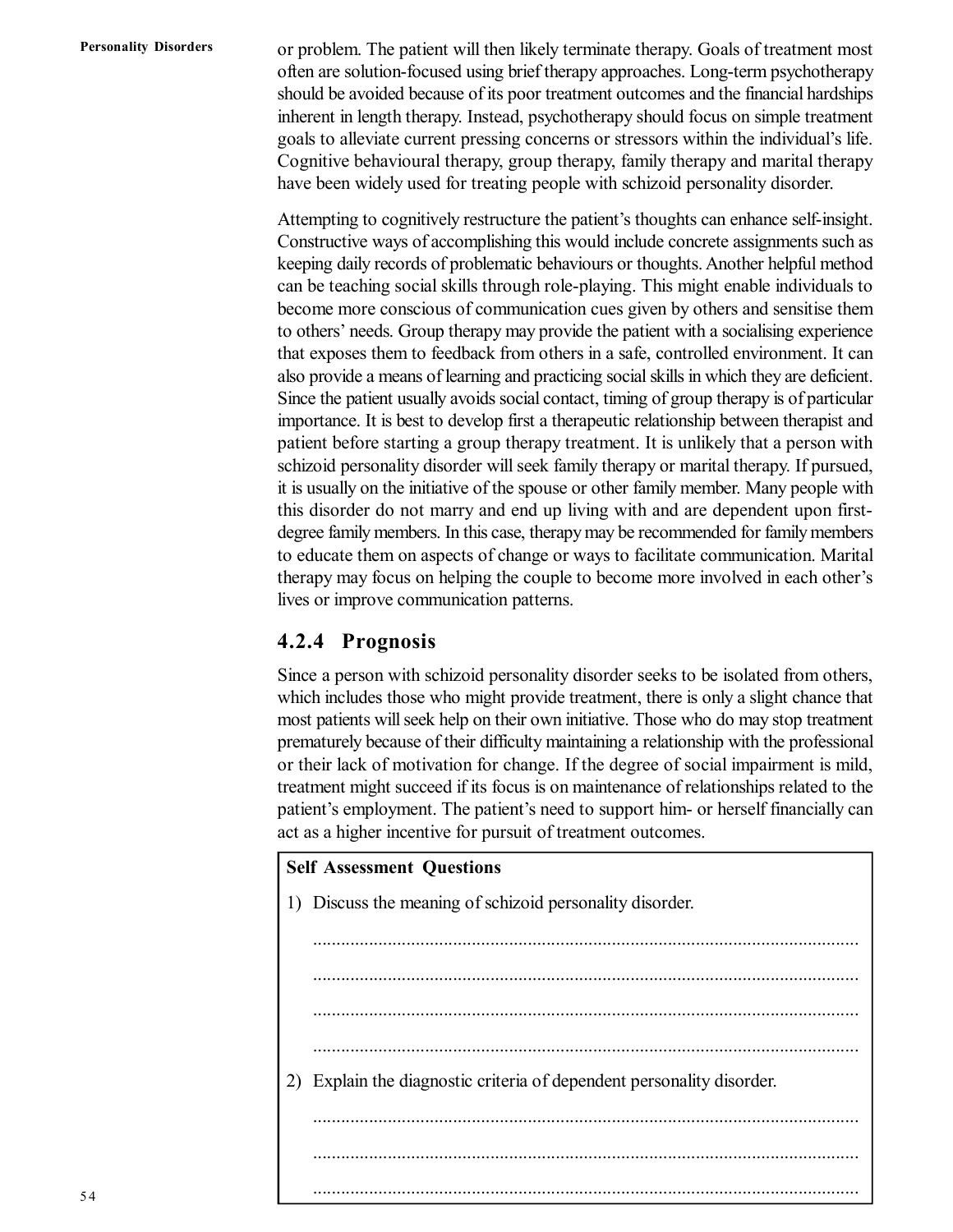3) How does dependent personality disorder differ from other mental disorders? ..................................................................................................................... ..................................................................................................................... ..................................................................................................................... ..................................................................................................................... 4) Explain the causes of schizoid personality disorder. ..................................................................................................................... ..................................................................................................................... ..................................................................................................................... ..................................................................................................................... 5) How can schizoid personality disorder be treated? Discuss the methods of treatment. ..................................................................................................................... ..................................................................................................................... ..................................................................................................................... .....................................................................................................................

# **4.3 PARANOID PERSONALITY DISORDER**

Paranoid personality disorder is one of a group of conditions called eccentric personality disorders in which people with these disorders often appear odd or peculiar. People with paranoid personality disorder also suffer from paranoia, an unrelenting mistrust and suspicion of others, even when there is no reason to be suspicious. Paranoid personality disorder is characterised by an extreme level of distrust and suspicion of others. Paranoid personalities are generally difficult to get along with, and their combative and distrustful nature often elicits hostility in others. The negative social interactions that result from their behaviour then serve to confirm and reinforce their original pessimistic expectations. People with paranoid personality disorder are unlikely to form many close relationships and are typically perceived as cold and distant. They are quick to challenge the loyalty of friends and loved ones and tend to carry long grudges (Dobbert 2007, Kantor 2004). They are often preoccupied with doubts about the loyalty of the friends, leading to a reluctance to confide in others. They also may be hypersensitive, as indicated by a tendency to read threatening meanings into benign remarks. They also commonly bear grudges, are unwilling to forgive perceived insults and slights, and are quick to react with anger (Bernstein, Useda, & Siever, 1995; Widiger & Frances, 1994). This disorder usually begins by early adulthood and appears to be more common in men than in women. The prevalence of Paranoid Personality Disorder has been estimated to be as high as 4.5% of the general population.

### **4.3.1 Diagnostic Criteria**

Paranoid personality disorder is a condition characterised by excessive distrust and suspiciousness of others. This disorder is only diagnosed when these behaviours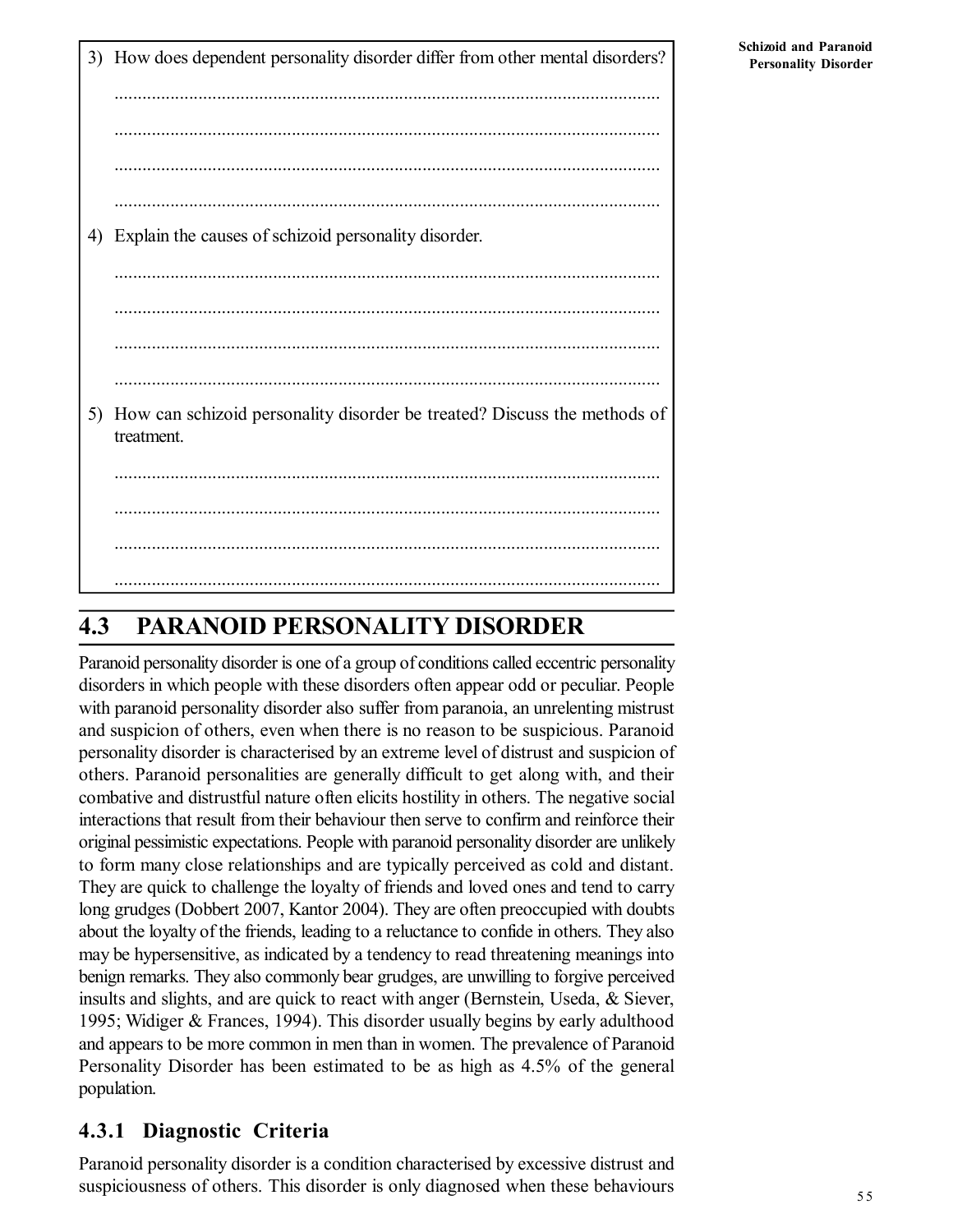become persistent and very disabling or distressing. This disorder should not be diagnosed if the distrust and suspiciousness occurs exclusively during the course of Schizophrenia, a Mood Disorder With Psychotic Features, or another Psychotic Disorder or if it is due to the direct physiological effects of a neurological (e.g., temporal lobe epilepsy) or other general medical condition. The *Diagnostic and Statistical Manual of Mental Disorders, Fourth Edition* (American Psychiatric Association, 1994) describes paranoid personality disorder as a pervasive distrust and suspiciousness of others such that their motives are interpreted as malevolent, beginning by early adulthood and present in a variety of contexts. Paranoid personality disorder is considered a Cluster A personality disorder along with schizoid and Schizotypal and characterised by odd or eccentric behaviour. A diagnosis of paranoid personality disorder should be considered when these paranoid behaviours become persistent and disabling.

According to the DSM-IV-TR (Diagnostic and Statistical Manual of Mental Disorders), a patient must fit at least four of the following criteria in order to be diagnosed with paranoid personality disorder:

The unfounded suspicion that people want to deceive, exploit or harm the patient.

The pervasive belief that others are not worthy of trust or that they are not inclined to or capable of offering loyalty.

A fear that others will use information against the patient with the intention of harming him or her. This fear is demonstrated by a reluctance to share even harmless personal information with others.

The interpretation of others' innocent remarks as insulting or demeaning; or the interpretation of neutral events as presenting or conveying a threat.

A strong tendency not to forgive real or imagined slights and insults. People with paranoid personality disorder nurture grudges for a long time.

An angry and aggressive response in reply to imagined attacks by others. The counterattack for a perceived insult is often rapid.

Suspicions, in the absence of any real evidence, that a spouse or sexual partner is not sexually faithful, resulting in such repeated questions as "Where have you been?" "Whom did you see?" etc., and other types of jealous behaviour.

The ICD – 10 of World Health Organisation lists paranoid personality disorder as *(F 60.0)*

It is characterised by at least 3 of the following:

- excessive sensitivity to setbacks and rebuffs;
- tendency to bear grudges persistently, i.e. refusal to forgive insults and injuries or slights;
- suspiciousness and a pervasive tendency to distort experience by misconstruing the neutral or friendly actions of others as hostile or contemptuous;
- a combative and tenacious sense of personal rights out of keeping with the actual situation;
- recurrent suspicions, without justification, regarding sexual fidelity of spouse or sexual partner;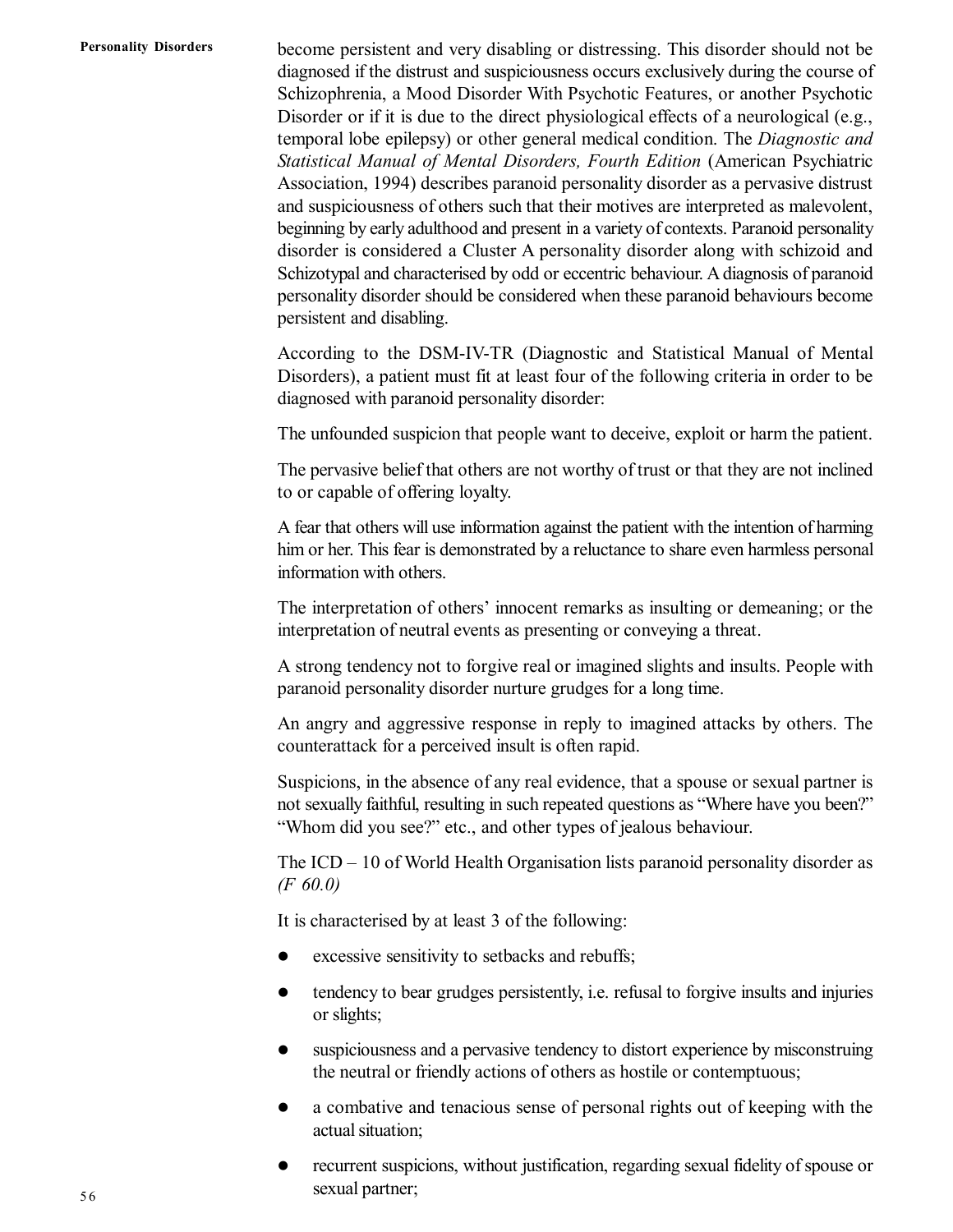- tendency to experience excessive self-importance, manifest in a persistent selfreferential attitude;
- preoccupation with unsubstantiated "conspiratorial" explanations of events both immediate to the patient and in the world at large.

It is a requirement of ICD-10 that a diagnosis of any specific personality disorder also satisfies a set of general personality disorder criteria.

Paranoid personality disorder is confused with other mental disorders or behaviours that have some symptoms in common with the paranoid personality. For example, it is important to make sure that the patient is not a long-term user of amphetamine or cocaine. Chronic abuse of these stimulants can produce paranoid behaviour. Also, some prescription medications might produce paranoia as a side effect; so it is important to find out what drugs, if any, the patient is taking. There are other conditions that, if present, would mean a patient with paranoid traits does not have paranoid personality disorder. For example, if the patient has symptoms of schizophrenia, hallucinations or a formal thought disorder, a diagnosis of paranoid personality disorder can't be made. The same is true of delusions, which are not a feature of paranoid personality disorder.

There are a number of disorders or other mental health conditions listed in the *DSM-IV-TR* that could be confused with paranoid personality disorder because they share similar or identical symptoms with paranoid personality disorder. It is important, therefore, to eliminate the following entities before settling on a diagnosis of paranoid personality disorder: paranoid schizophrenia; Schizotypal personality disorder; schizoid personality disorder; persecutory delusional disorder; mood disorder with psychotic features; symptoms and/or personality changes produced by disease, medical conditions, medication or drugs of abuse; paranoia linked to the development of physical handicaps; and borderline, histrionic, avoidant, antisocial or narcissistic personality disorders.

### **4.3.2 Causes**

The specific cause of paranoid personality disorder is unknown, but the incidence appears increased in families with a schizophrenic member. There seem to be more cases of in families that have one or more members who suffer from such psychotic disorders as schizophrenia or delusional disorder (Bernstein et. al., 1993). Although evidence for biological contribution to paranoid personality disorder is limited, some studies of identical and fraternal twins suggest that genetic factors may also play an important role in causing the disorder. Twin studies indicate that genes contribute to the development of childhood personality disorders, including paranoid personality disorder (Bernstein et. al., 1995; Kendler et.al 2006).

Psychological and social factors have also been considered for the development in paranoid personality disorder. Some psychologists point directly to the thoughts of people with paranoid personality disorder as a way of explaining their behaviour. One view is that people with this disorder make the following basic mistaken assumptions about others: "People are malevolent and deceptive," "They will attack you if they get the chance" and "You can OK only if you stay on your toes" (.Freeman, Pretzer, Fleming, & Simon, 1990). This maladaptive way to view the world results in the development paranoid personality disorder. Paranoid personality disorder can also result from negative childhood experiences fostered by a threatening domestic atmosphere. It is prompted by extreme and unfounded parental rage and/ or condescending parental influence that cultivate profound child insecurities.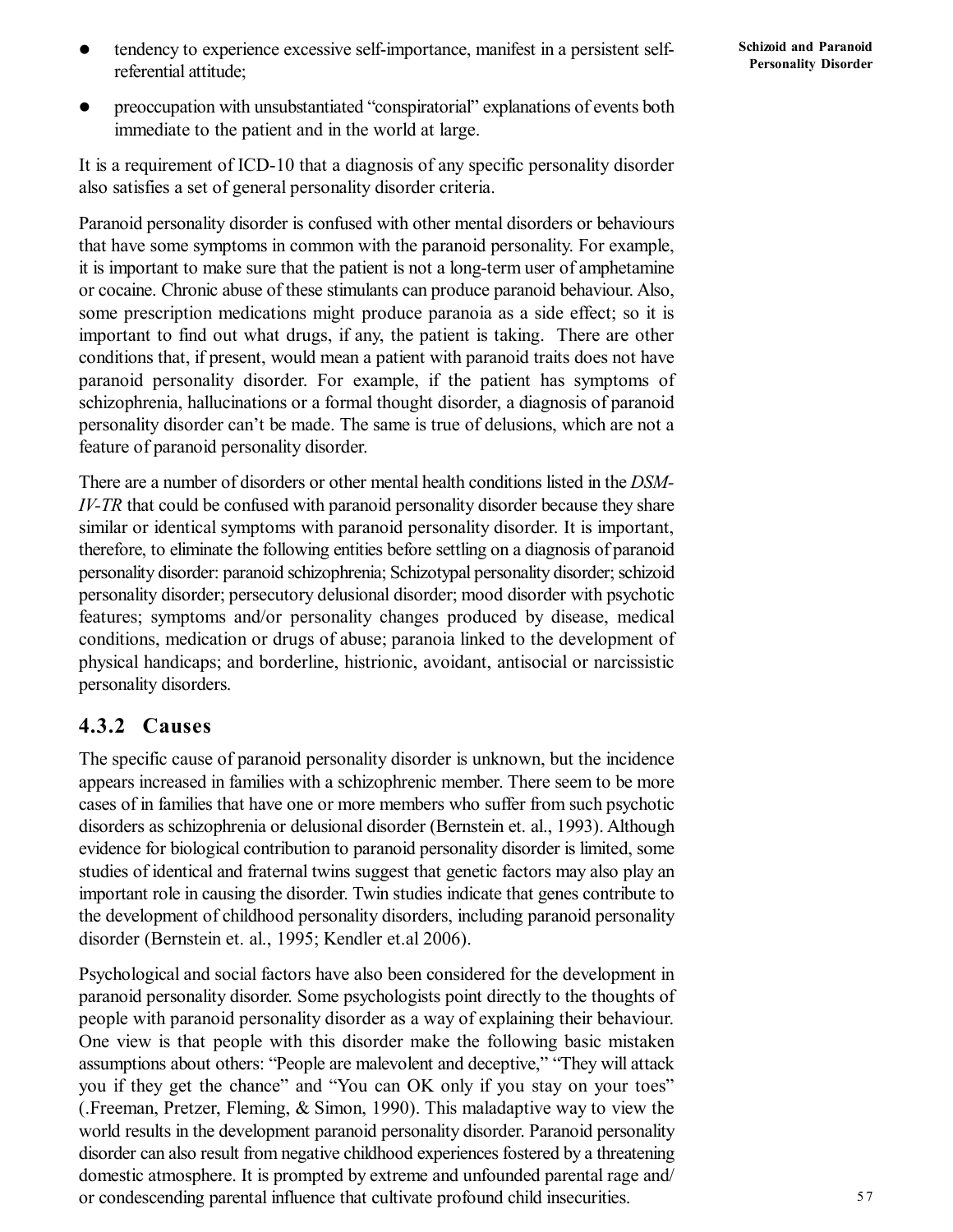### **4.3.3 Treatment**

As it has been stated that people with paranoid disorder are mistrustful of everyone, they are unlikely to seek professional help when they need it and also have difficulty developing the trusting relationships necessary for successful therapy. Therapists try to provide an atmosphere that is conducive to developing a sense of trust (Freeman et. al., 1990). Cognitive therapy is widely used to counter the person's mistaken assumptions about others (Tukat & Maisto, 1985), focusing on changing the person's belief that everyone is malevolent and that most people cannot be trusted. Group and family therapy, not surprisingly, is not of much use in the treatment of paranoid personality disorder due to the mistrust people with paranoid personality disorder feel towards others.

As personality is a relatively stable, deeply rooted aspect of self, the long-term projection for those with paranoid personality disorder is often bleak. Most patients experience the symptoms of their disorder for their entire life and, in order to manage their symptoms of paranoia, require consistent therapy (Dobbert 2007, Kantor 2004).

Medication generally is not used to treat paranoid personality disorder. However, medications, such as anti-anxiety, antidepressant or anti-psychotic drugs, might be prescribed if the person's symptoms are extreme, or if he or she also suffers from an associated psychological problem, such as anxiety or depression.

### **4.3.4 Prognosis**

Personality disorder is a chronic disorder, which means it tends to last throughout a person's life. Although some people can function fairly well with paranoid personality disorder and are able to marry and hold jobs, others are complete disabled by the disorder. Because people with paranoid personality disorder tend to resist treatment, the outcome often is poor. Since paranoid personality disorder is often a chronic, lifelong condition; the long-term prognosis is usually not encouraging. Feelings of paranoia, however, can be controlled to a degree with successful therapy.

| <b>Self Assessment Questions</b> |                                                                               |  |  |
|----------------------------------|-------------------------------------------------------------------------------|--|--|
|                                  | 1) Discuss the nature of paranoid personality disorder.                       |  |  |
|                                  |                                                                               |  |  |
|                                  |                                                                               |  |  |
|                                  |                                                                               |  |  |
|                                  |                                                                               |  |  |
| 2)                               | Explain the diagnostic criteria of paranoid personality disorder.             |  |  |
|                                  |                                                                               |  |  |
|                                  |                                                                               |  |  |
|                                  |                                                                               |  |  |
|                                  |                                                                               |  |  |
|                                  | 3) How does paranoid personality disorder differ from other mental disorders? |  |  |
|                                  |                                                                               |  |  |
|                                  |                                                                               |  |  |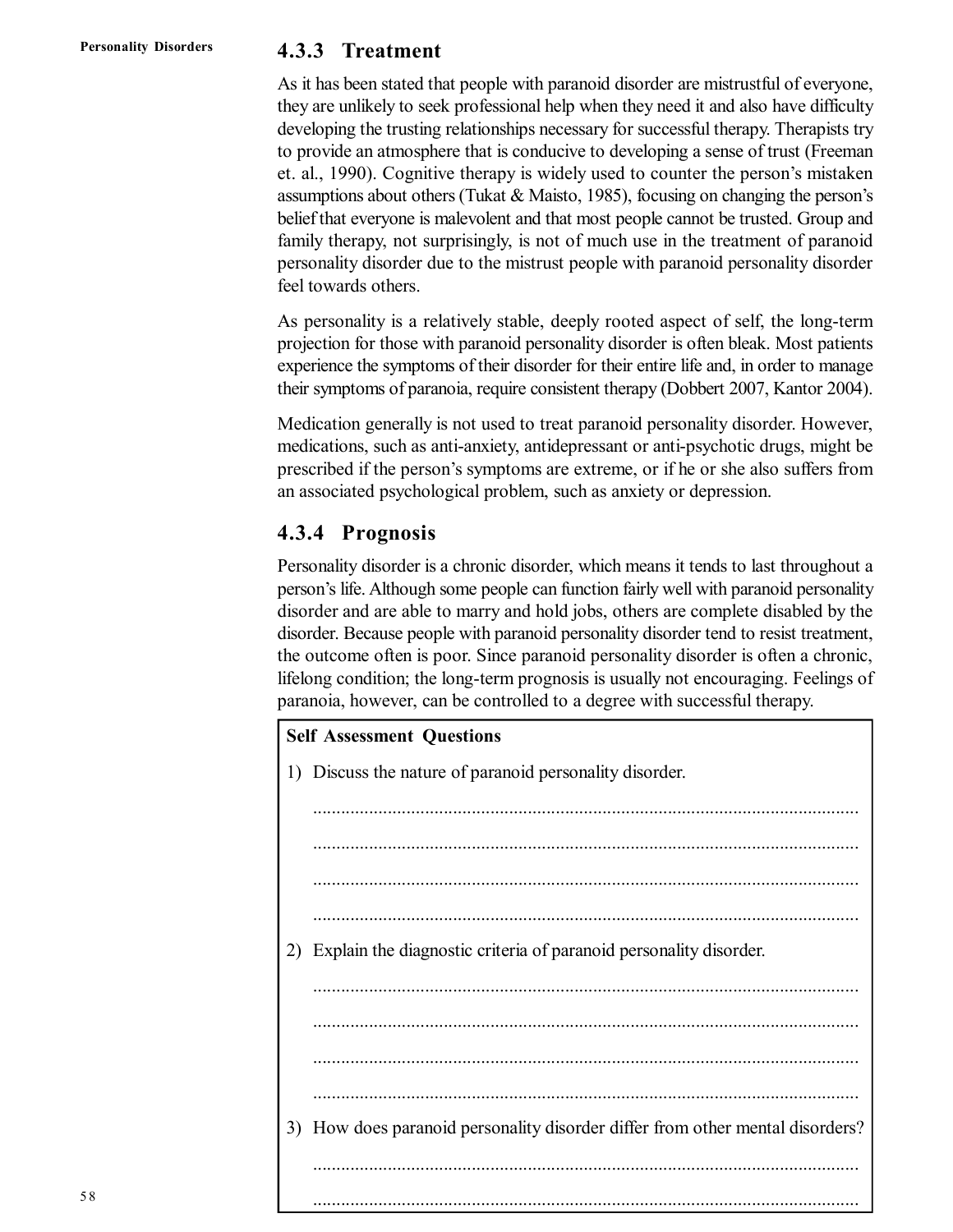| 4) | Explain the causes of paranoid personality disorder.                            |
|----|---------------------------------------------------------------------------------|
|    |                                                                                 |
|    |                                                                                 |
|    |                                                                                 |
| 5) | Can paranoid personality disorder be treated? Discuss the methods of treatment. |
|    |                                                                                 |
|    |                                                                                 |
|    |                                                                                 |
|    |                                                                                 |

# **4.4 LET US SUM UP**

Schizoid Personality Disorder is characterised by a long-standing pattern of detachment from social relationships. A person with schizoid personality disorder often has difficulty in expressing emotions and does so typically in very restricted range, especially when communicating with others. A person with this disorder may appear to lack a desire for intimacy, and will avoid close relationships with others. The *DSM- IV-TR* defines schizoid personality disorder as a pervasive pattern of detachment from social relationships and a restricted range of expression of emotions in interpersonal settings, beginning by early adulthood (age eighteen or older) and present in a variety of contexts.

The exact causes of schizoid personality disorder are unknown, although a combination of genetic and environmental factors, particularly in early childhood, are thought to contribute to development of all personality disorders. The schizoid personality disorder has its roots in the family of the affected person.

Psychotherapy is the treatment of choice for schizoid personality disorder. Goals of treatment most often are solution-focused using brief therapy approaches. Long-term psychotherapy should be avoided because of its poor treatment outcomes and the financial hardships. Instead, psychotherapy should focus on simple treatment goals to alleviate current pressing concerns or stressors within the individual's life. Cognitive behavioural therapy, group therapy, family therapy and marital therapy have been widely used for treating people with schizoid personality disorder.

Paranoid Personality Disorder is characterised by an extreme level of distrust and suspicion of others. Paranoid personalities are generally difficult to get along with, and their combative and distrustful nature often elicits hostility in others. People with paranoid personality disorder are unlikely to form many close relationships and are typically perceived as cold and distant. They are quick to challenge the loyalty of friends and loved ones and tend to carry long grudge.

The exact cause of paranoid personality disorder is not known, but it likely involves a combination of biological and psychological factors. The fact that paranoid personality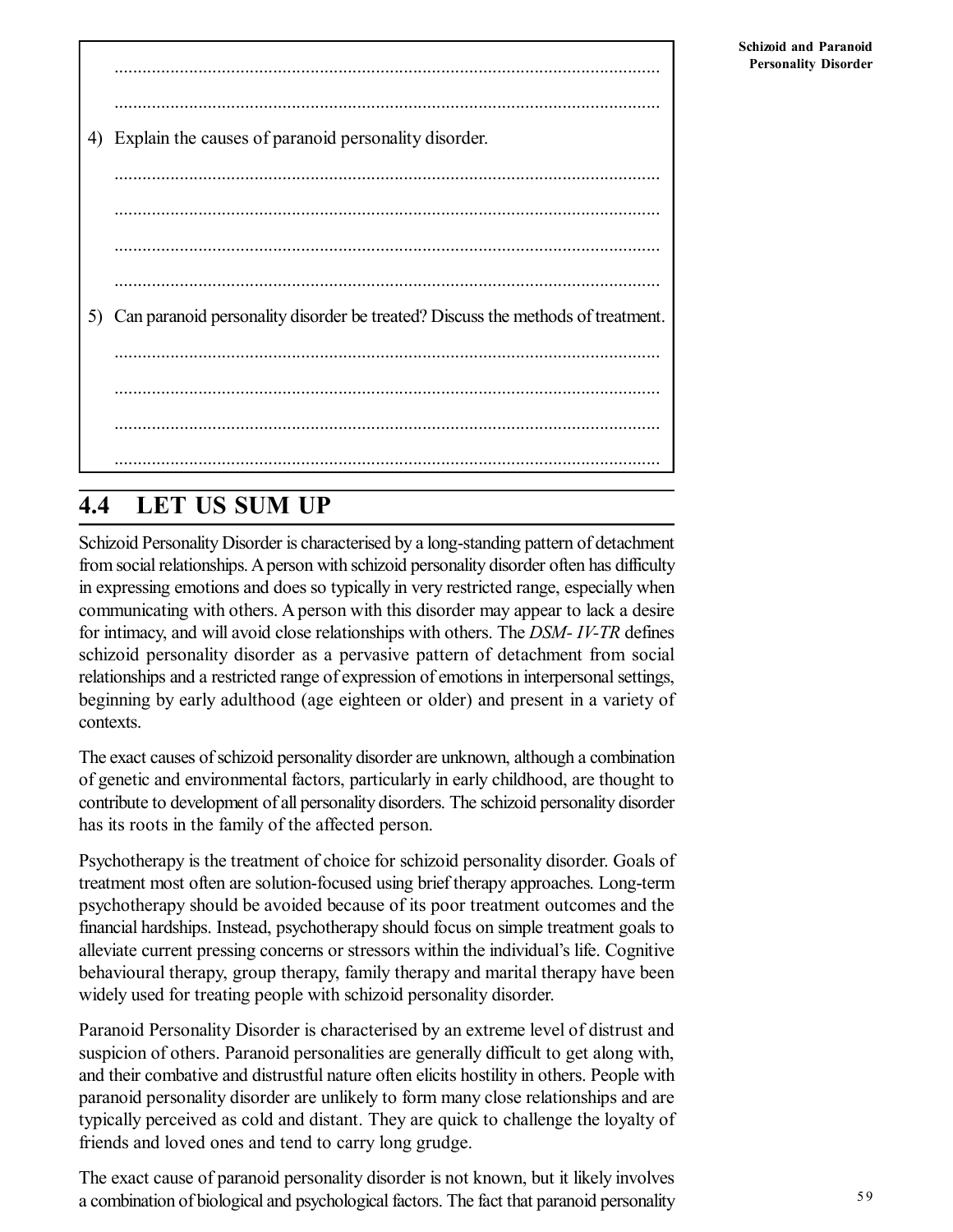**Personality Disorders**

disorder is more common in people who have close relatives with schizophrenia suggests a genetic link between the two disorders. Early childhood experiences, including physical or emotional trauma, are also suspected to play a role in the development of paranoid personality disorder.

Since people with paranoid disorder are mistrustful of everyone, they are unlikely to seek professional help when they need it and also have difficulty developing the trusting relationships necessary for successful therapy. Cognitive therapy is widely used to counter the person's mistaken assumptions about others focusing on changing the person's belief that everyone is malevolent and that most people cannot be trusted

# **4.5 UNIT END QUESTIONS**

- 1) Define schizoid personality disorder and explain its symptoms.
- 2) Discuss the diagnostic features of schizoid personality disorder.
- 3) In what respect does schizoid personality disorder differ from other forms of personality disorder?
- 4) Explain the causes of schizoid personality disorder.
- 5) How can schizoid personality disorder be treated? Discuss the methods of treatment.
- 6) Explain the nature and symptoms of paranoid personality disorder.
- 7) Explain the diagnostic features of paranoid personality disorder.
- 8) In what respect histrionic personality disorder is different from paranoid personality disorder?
- 9) Discuss the causes of paranoid personality disorder.
- 10) Discuss psychotherapies used for treating the individuals with paranoid personality disorder.

# **4.6 GLOSSARY**

| <b>Antisocial personality disorder:</b> | A personality disorder featuring a pervasive<br>pattern of disregard for and violation of rights<br>of others.                                                                                                                                                          |
|-----------------------------------------|-------------------------------------------------------------------------------------------------------------------------------------------------------------------------------------------------------------------------------------------------------------------------|
| Avoidant personality disorder :         | A personality disorder featuring a pervasive<br>pattern of social inhibition, feeling of inadequacy,<br>and hypersensitivity to criticism.                                                                                                                              |
|                                         | <b>Borderline personality disorder:</b> Personality disorder involving extreme "black"<br>and white" thinking, instability in relationships,<br>self-image, identity and behaviour. Borderline<br>personality disorder occurs in 3 times as many<br>females than males. |
| <b>Cognitive-behavioural therapy:</b>   | Group of treatment procedures aimed at<br>identifying and modifying faulty thought<br>processes, attitudes and attributions, and<br>problem behaviours.                                                                                                                 |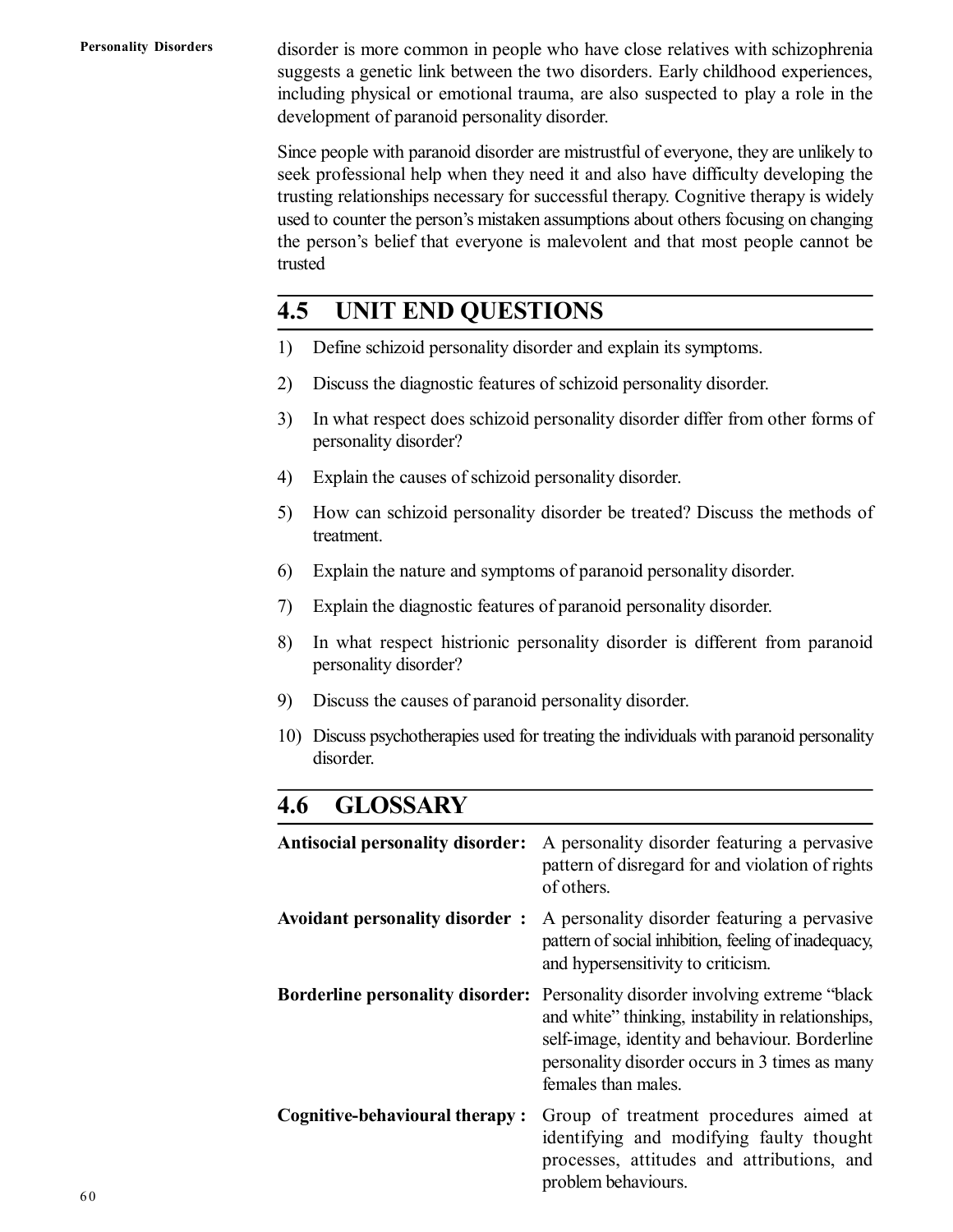| <b>Delusion</b><br>$\ddot{\cdot}$              | False belief about reality but maintained in spite<br>of strong evidence to the contrary.                                                                                                                          | Schiz<br>Per |
|------------------------------------------------|--------------------------------------------------------------------------------------------------------------------------------------------------------------------------------------------------------------------|--------------|
|                                                | <b>Dependent personality disorder:</b> Personality disorder characterised by pervasive<br>psychological dependence on other people.                                                                                |              |
| <b>Depression</b><br>$\ddot{\cdot}$            | Pervasive feeling of sadness that may begin after<br>some loss or stressful event, but that continue<br>long afterwards.                                                                                           |              |
| <b>Empathy</b>                                 | Ability to understand and to some extent share<br>the feelings and emotions of another person.                                                                                                                     |              |
| <b>Family therapy</b><br>$\ddot{\cdot}$        | Specialised type of group therapy in which the<br>members of the family of the client all participate<br>in group-treatment session.                                                                               |              |
| <b>Group therapy</b>                           | Psychotherapy of several persons at the same<br>time in small groups.                                                                                                                                              |              |
| <b>Hallucination</b><br>$\ddot{\cdot}$         | False perception; things seen or heard that are<br>not real or present.                                                                                                                                            |              |
| <b>Histrionic personality disorder:</b>        | Personality disorder characterised by<br>pervasive attention-seeking behaviour including<br>inappropriate sexual seductiveness and shallow<br>or exaggerated emotions.                                             |              |
| <b>Introversion</b><br>$\ddot{\cdot}$          | Tendency to be shy and withdrawn.                                                                                                                                                                                  |              |
|                                                | Narcissistic personality disorder: personality disorder involving a pervasive<br>pattern of grandiosity need for admiration, and<br>a lack of empathy.                                                             |              |
| Paranoia<br>$\ddot{\cdot}$                     | Person's irrational beliefs he or she is especially<br>important or that other people are seeking to<br>do him or her harm.                                                                                        |              |
| <b>Paranoid personality disorder:</b>          | Cluster A (odd or eccentric) personality disorder<br>involving pervasive distrust and suspiciousness<br>of others such that their motives are interpreted<br>as malevolent.                                        |              |
| <b>Personality disorders</b><br>$\ddot{\cdot}$ | Characterised by enduring maladaptive patterns<br>for relating to the environment and oneself,<br>exhibited in a wide range of contexts that cause<br>significant functional impairment or subjective<br>distress. |              |
| Psychotherapy<br>$\ddot{\cdot}$                | Treatment of mental disorders by psychological<br>methods.                                                                                                                                                         |              |
| Schizoid personality disorder :                | Cluster A (odd or eccentric) personality disorder<br>featuring a pervasive pattern of detachment from<br>social relationships and a restricted range of<br>expression of emotions.                                 |              |
| Schizophrenia                                  | Psychoses characterised by the breakdown of<br>integrated personality functioning, withdrawal<br>from reality, emotional blunting and distortion,<br>and disturbances in thought and behaviour.                    |              |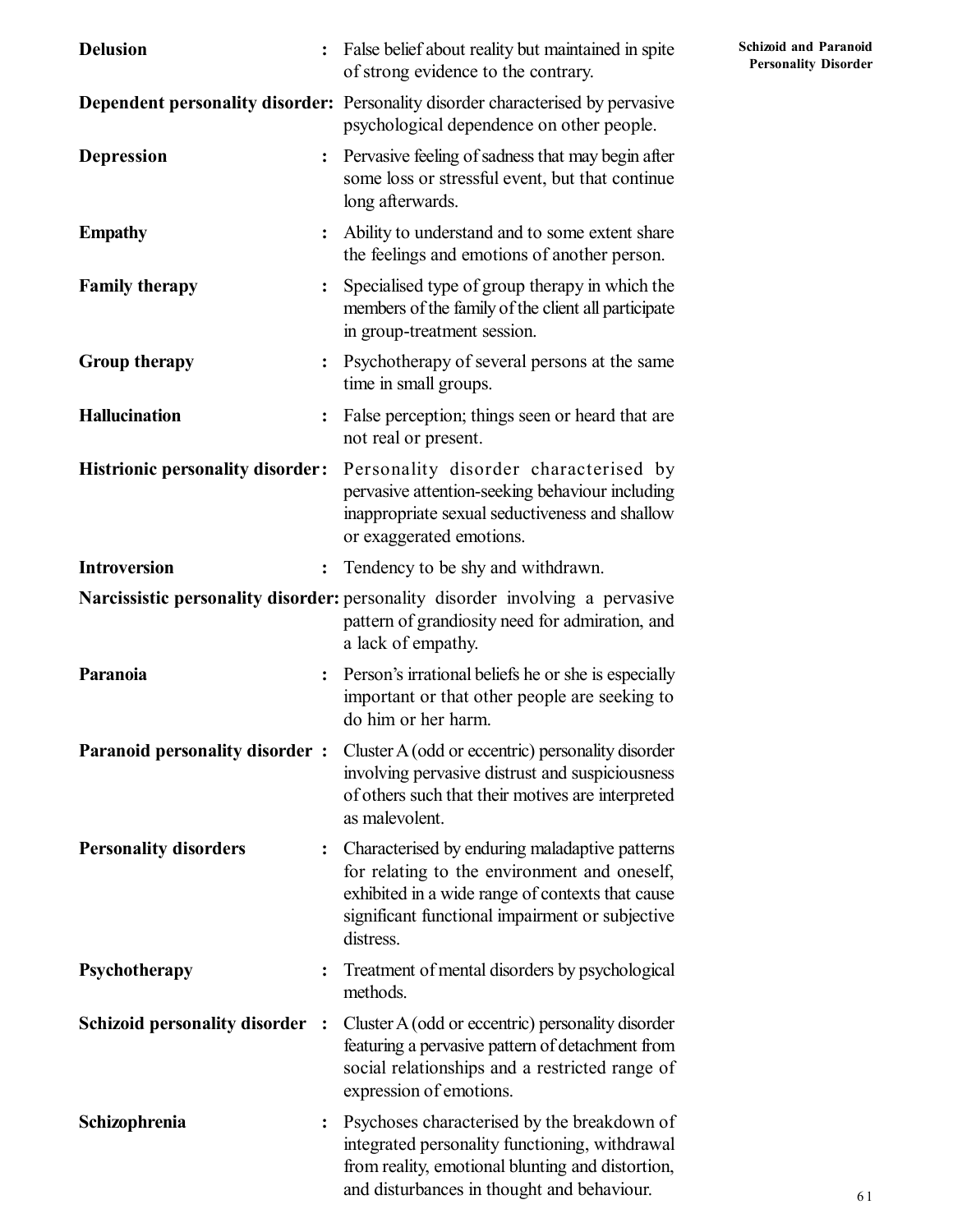# **4.7 SUGGESTED READINGS**

Carson, R., Butcher, J.N., & Mineka, S. (2005). *Abnormal Psychology and Modern Life* (3rd Indian reprint). Pearson Education (Singapoer).

Durand, V. K. & Barlow, D. H. (2000). *Abnormal Psychology: An Introduction.* Stamford: Thomson Learning.

Sarason, I.G. Sarason, B.R. (1996). *Abnormal psychology: The problem of maladaptive behaviour*. New Jersey: Prentice Hall Inc.

#### **References**

American Psychiatric Association (1994). *Diagnostic and Statistical Manual of* Mental Disorders. (4<sup>th</sup> ed.). Washington, DC: American Psychiatric Association.

American Psychiatric Association (2000). *Diagnostic and Statistical Manual of Mental Disorders.* 4th edition, text revised. Washington, DC: American Psychiatric Association.

Bernstein, D. P., Useda, D. & Siever, L. J. (1993). Paranoid personality disorder: Review of the literature and recommendations for DSM-IV. *Journal of Personality disorders, 7*, 53-62.

Bernstein, D. P., Useda, D. & Siever, L. J. (1995). Paranoid personality disorder. In W. J. Livesley (Ed). *The DSM-IV personality disorders. Diagnosis and treatment of mental disorders,* New York: Guilford.

Bleular, E. (1924). *Textbook of psychiatry*. A. A. Brill, Trans. New York: Macmillan.

Dobbert, D. (2007) Understanding Personality Disorders: An Introduction. Greenwood Press.

Freeman, A., Pretzer, J., Fleming, B. & Simon, K. M. (1990). *Clinical applications of cognitive therapy*. New York: Plenum Press.

Kalus, O., Burnstein, D. O., & Siever, L. J. (1993). Schizoid personality disorder: A review of current status and implications for DSM-IV. *Journal of Personality Disorders, 7*, 43-52.

Kantor, M. (2004) *Understanding Paranoia: A Guide for Professionals, Families, and Sufferers.* Greenwood Publishing Group.

Kendler KS, Czajkowski N, Tambs K, et al (2006). Dimensional representations of DSM-IV cluster A personality disorders in a population-based sample of Norwegian twins: a multivariate study. *Psychological Medicine*, 36, 11.

National Epidemiologic Survey on Alcohol and Related Conditions - NESARC (2002) Journal of Clinical Psychiatry, 65.

Overholser, J. C. (1989). "Differentiation between schizoid and avoidant personalities: an empirical test". *Canadian Journal of Psychiatry 34* (8): 785–90.

Paranoid personality disorder – International Statistical Classification of Diseases and Related Health Problems  $10<sup>th</sup>$  Revision (ICD- 10).

Schizoid personality disorder, Diagnostic and Statistical Manual of Mental Disorders-Fourth edition-Text Revision (DSM-IV-TR), American Psychiatric Association, (2000).